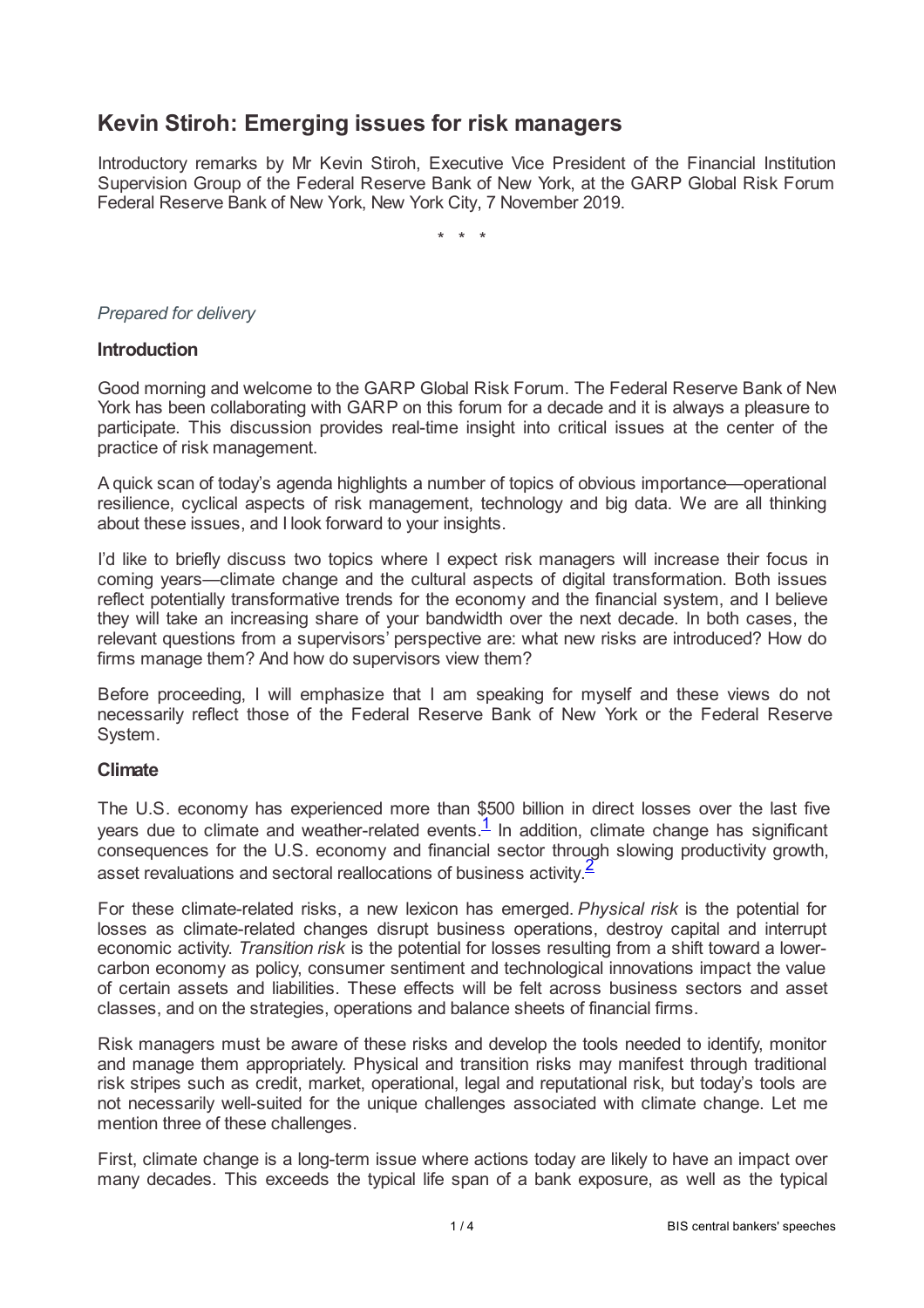control and planning horizon of a financial institution. Risk management tools, models and scenarios are not designed to capture the long-term nature of climate-related risks. $\frac{3}{2}$  $\frac{3}{2}$  $\frac{3}{2}$ Nonetheless, real impacts are already being felt and we must develop the tools to assess and manage them.

Second, climate change is complex—the impacts are uncertain, non-linear and hard-to-predict. Trusted credit models, for example, may prove less useful if the historical patterns of the frequency and severity of weather-related shocks become a poor guide to the distribution of future losses. Asset prices may move sharply, and unpredictably, as consensus views change and future impacts are priced today. Moreover, transition risks may stem from second-order, indirect effects like the impact on supply chains, sectoral shifts or worker productivity, which are inherently difficult to model and predict.

Third, we face significant data gaps. Climate change is a global phenomenon, but risks should be assessed locally, which requires new data such as asset-specific, geo-spatial data. Borrower-specific analysis requires data, for example, on asset utilization and climate effects for particular industries at particular locations. Such granular data is currently limited and requires significant resources to acquire and process, but greater transparency about the physical location of assets will allow institutions to better assess exposures to at-risk borrowers or to specific geographic risks.

As supervisors, we can consider climate-related risks in terms of both microprudential and macroprudential objectives. To be clear, in my view, supervisors should take a risk management perspective, not a social engineering one. It is beyond our mandate to advocate or provide incentives for a particular transition path. Rather, supervisors should focus on the risks that emerge along the path decided by the public at large and their elected governments. Supervisors can use our tools to ensure financial institutions are prepared for and resilient to all types of relevant risks, including climate-related events.

To do this, we must continue to invest in research to better understand the economic and financial impact of climate-related events. For example, on Friday, the Federal Reserve Bank of San Francisco will host a conference on the economics of climate change. We can also continue to follow closely and learn from the approaches taken by other central banks, including the use of scenario analysis, stress testing and supervisory expectations to encourage institutions to factor climate risk into their risk management practices. Finally, we can seek to strengthen the data and modeling capabilities we need to assess climate-related risks as part of our forward-looking, data-driven supervision.

Given the far-reaching impact of climate risk on the structure of the economy and the financial sector, I am confident that risk managers will respond appropriately and firms will continue to build resilience to all risks. GARP, for example, is exploring this and has recently surveyed its members to better understand professional needs for "sustainability, climate risk, and ESG integration." $\frac{4}{1}$  $\frac{4}{1}$  $\frac{4}{1}$  I am interested to hear from all of you about how your institutions are developing tools and practices to integrate climate risk into your risk management frameworks.

## **Innovation and Culture**

It is no surprise to this audience that technological innovation, big data, and advanced analytics are transforming financial services. We can debate where we are on the maturity curve and what innovations are most likely to be transformative, but the direction of travel seems clear. I expect the afternoon session on "Technology, Big Data, and the Practice of Risk Management" will address core issues such as new approaches for model risk management in a world of widespread artificial intelligence; the inherent challenge of "explainability" and potential bias in algorithms; the strategic risks from new entrants; and the impact on human capital strategies.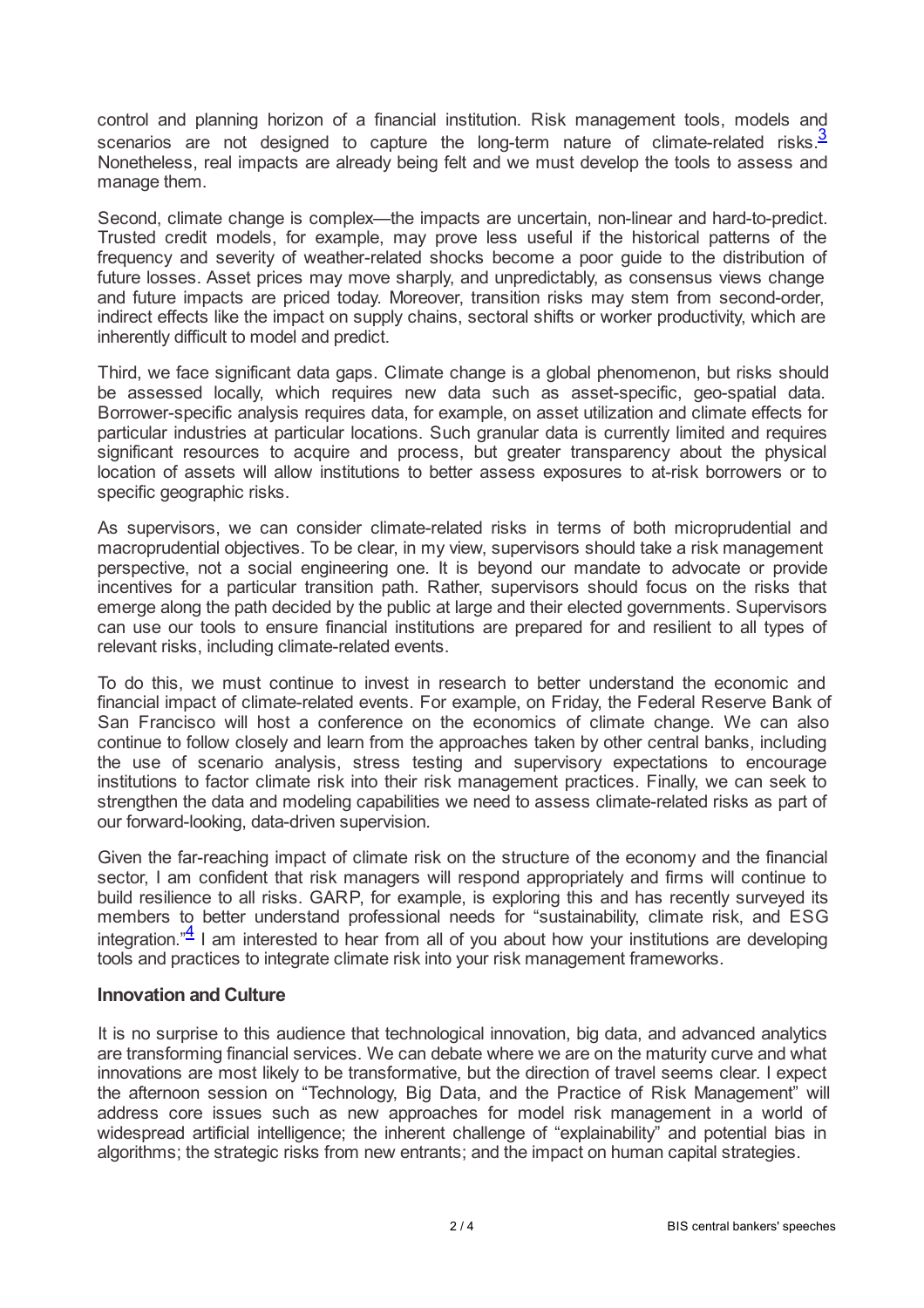I want to highlight a complementary, but different issue and focus on how firms manage these changes. More broadly, what type of corporate culture is needed to support a successful digital transformation?

Over the past five years, the New York Fed has emphasized the importance of a healthy culture to reduce misconduct risk. In addition, I think there is likely a link between a firm's culture and its ability to adapt to a changing environment, whether it is technological innovation, demographic change, new business models, or climate change. Firms need a culture that allows change and is resilient to these trends.

In discussions of the impact of technology on financial services, for example, one extreme view is that new fintech entrants—either smaller start-ups or big-tech firms—will leverage technology and a customer-centric approach to disrupt the industry and outcompete stagnant incumbents, fundamentally transforming the industrial organization of financial services. An alternative, equally extreme view, is that incumbent financial firms with established customer bases, scale, vast quantities of data, and experience working in a regulated environment will "disrupt themselves" and maintain their central position in finance. The most likely outcome, as is typically the case, is somewhere in the middle, but change seems inevitable.

If all firms face a strategic imperative to innovate and adapt, a relevant question is what types of firm-specific factors will determine success? Clearly, things like business model, technological expertise, and resources will matter. I think that firm culture will also matter.  $\frac{5}{2}$  $\frac{5}{2}$  $\frac{5}{2}$  And by culture, I mean the values and shared norms within a group that influence individual behavior, collective decision-making and outcomes.

As firms innovate and transform how financial services are provided, I expect we'll see the value of leadership from senior managers and boards as they outline the strategic case for change and exhibit the critical behaviors that promote it. I expect we'll see the value of innovative environments where employees speak up, both raising new ideas and questioning assumptions. I expect we'll see the value of cognitive diversity as firms tackle complex problems like a digital transformation from multiple perspectives. I expect we'll see the value of agility that facilitates product innovation, reprioritization, constructive partnerships, or the successful integration of financial market specialists and technologists. Finally, I expect we'll see the value of well-crafted incentives where employees are rewarded based on both "what" they do and "how" they do it.

More broadly, I think firms with high levels of "cultural capital" will be more likely to successfully implement a digital transformation in a sustainable, prudent and responsible manner.  $6$  This is a central question for risk managers and supervisors because the evidence suggests that most large-scale transformations fail.<sup> $Z$ </sup> Just like firms, investors and supervisors consider execution risk when assessing bank mergers, I expect more attention will focus on culture and the change management risks associated with innovation and digital transformation.

In my view, the official sector can facilitate this transition. The 2018 guidance on responsible innovation related to anti-money laundering and terrorist financing is a good example.<sup>[8](#page-3-7)</sup> Supervisors can also press on the governance and change management framework to promote effective internal oversight. From our perspective, supervisors also need to be nimble and develop the necessary skills to assess innovation as firms transform.

While a firm's culture is not directly observable, I believe this will prove to be a critical part of any change initiative. Technological progress, innovation, and new models of competition are changing the financial industry and there will undoubtedly be winners and losers. Understanding all of the factors that drive successful transformations will be a critical insight for both risk managers and supervisors.

## **Conclusions**